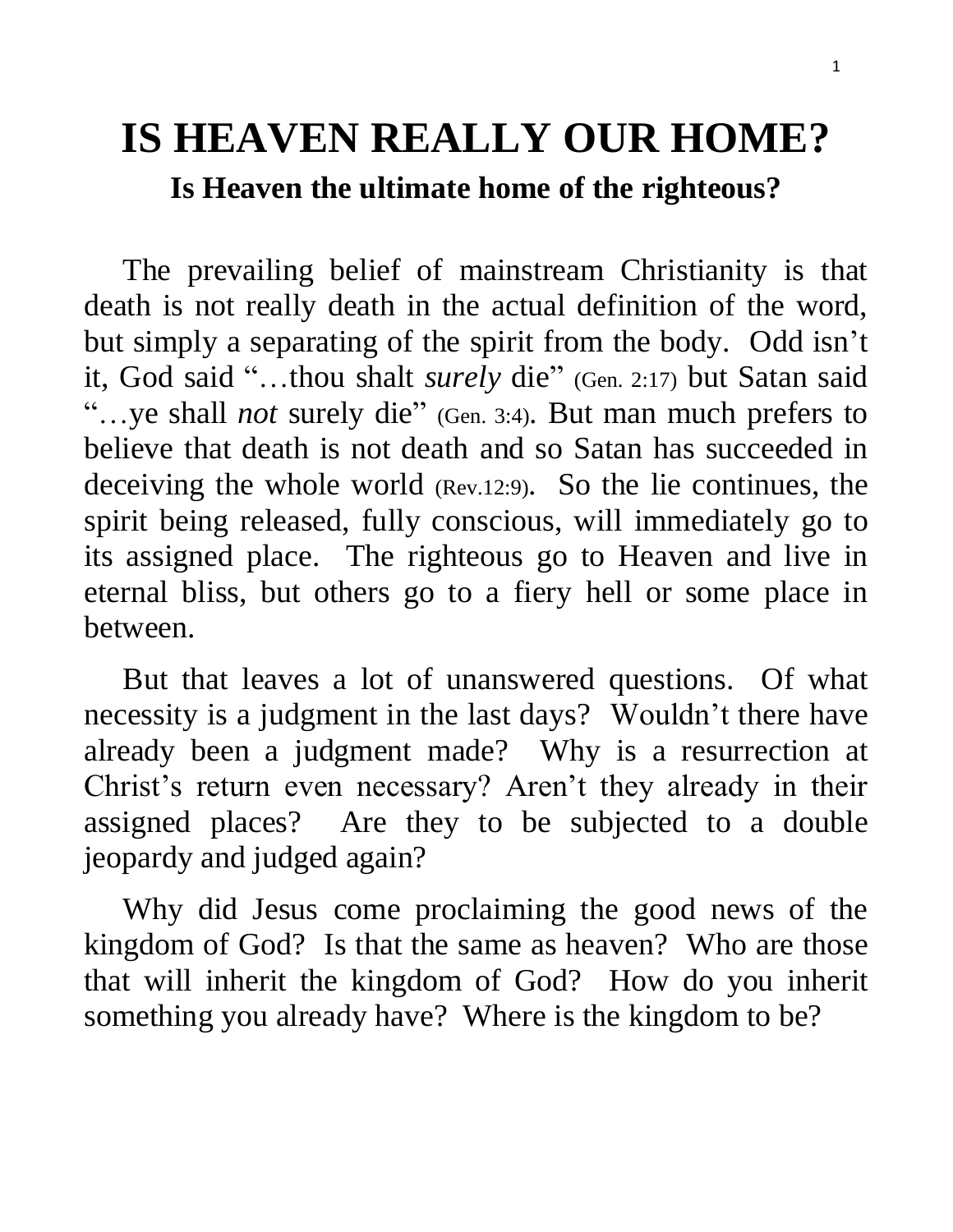Is there something we need to understand about heaven and the kingdom of God before we make dogmatic assertions?

### **Multiple heavens?**

 There are at least three heavens mentioned in the Bible, are we sure which one a given scripture is referring to? Some are easily understood and identified. Others must be identified by context and intent.

 One of the first heavens mentioned in the Bible is the vast expanse of the universe (Ps. 8:3, Gen. 1:15-17). Some estimates indicate it to be a thirty billion light-year expanse containing many and varied heavenly bodies.

 Another heaven mentioned is described as where birds fly, where the dew of heaven drops down, etc. (Gen. 27:28, Deut. 33:28). It is that part of our atmosphere that supports life (biosphere).

Paul speaks of a vision of the third heaven (II Cor. 12:2-4), which he describes as paradise. We would assume this is at or near the inner or outer court of God's throne as represented by the earthly temple, which was a pattern of the heavenly temple (Heb. 8:1-5). Wouldn't this be the heaven that no man has ascended to (John 3:13)? This is logically the one most commonly spoken of.

 There is only one kingdom of God and Jesus said it is within you, often taken to mean "in the heart." Nonetheless heaven is certainly a real place and so is the kingdom of God.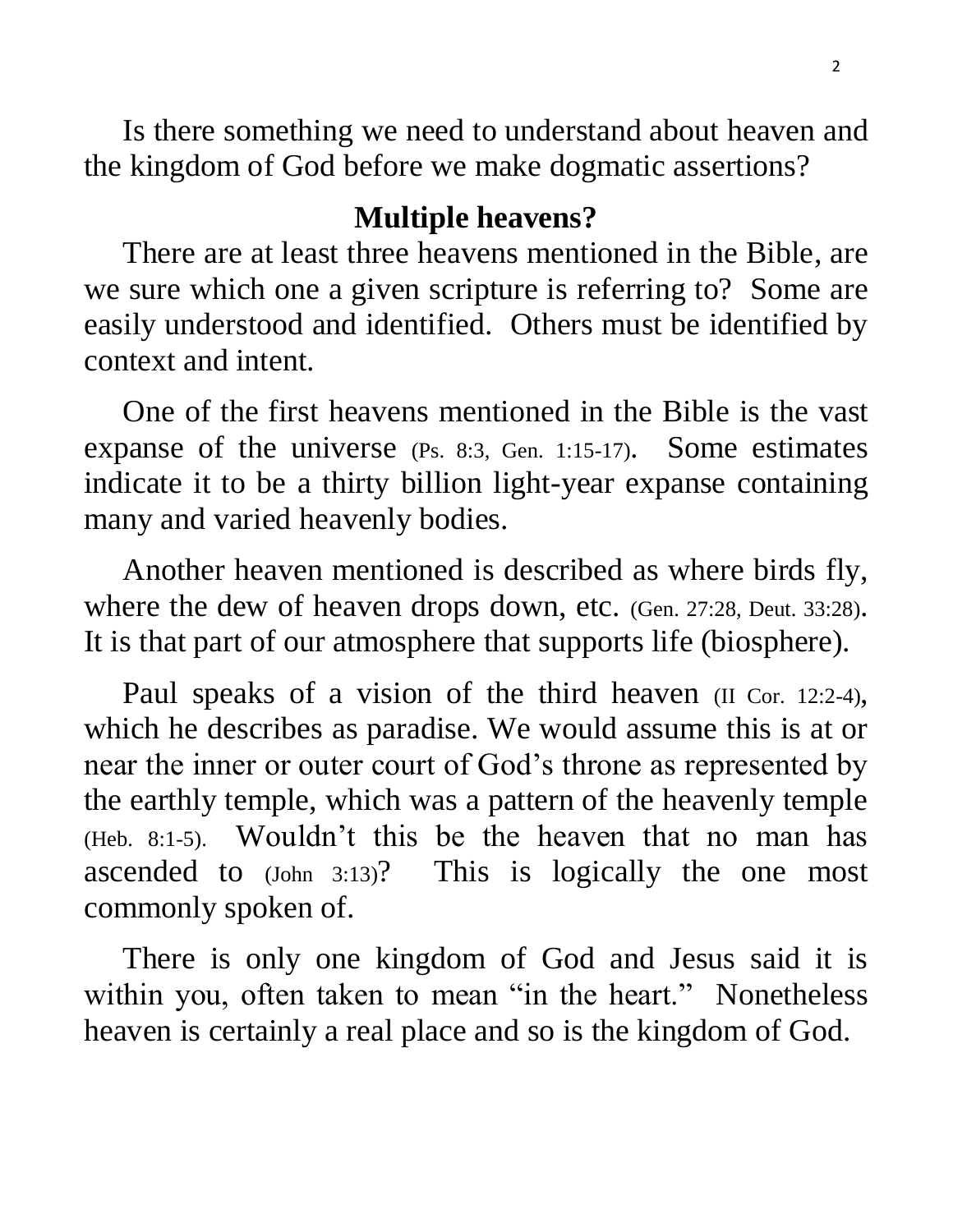Jesus told Nicodemus that you must be born again or you can't even see the kingdom of God. He then explains that one must be born of water and of the spirit in order to enter the kingdom of God. Jesus then explains the difference between being born of the flesh and born of the spirit.

 Not to lessen the importance of baptism but, His description of those born of the spirit belies what we are typically taught about being born again at baptism (John 3:3-12). Jesus was describing a resurrected being, exactly like Paul explains will happen to us at the return of Jesus in 1 Corinthians 15:50-54. From flesh to a glorified spiritual body in an instant (1 Thes. 4:15-17) truly born again as Jesus described**!**

## **Where the Lord is**

 We are to meet the Lord in the air and ever be with Him, but did He go back to heaven or continue on to earth?

 Using the principle "the new is in the old concealed and the old is in the new revealed" let's go back to the Old Testament and review the promise given to Abraham and his progeny. Galatians 3:29 tell us, "And if ye be Christ's, then are ye Abraham's seed, and heirs according to the promise." Paul told Timothy that it was a promise of life and tied it to Christ. "It is a faithful saying: For if we be dead with him, we shall also live with him" (II Tim. 2:11).

 So, whatever Abraham was promised includes us too. What then, was the promise given to Abraham?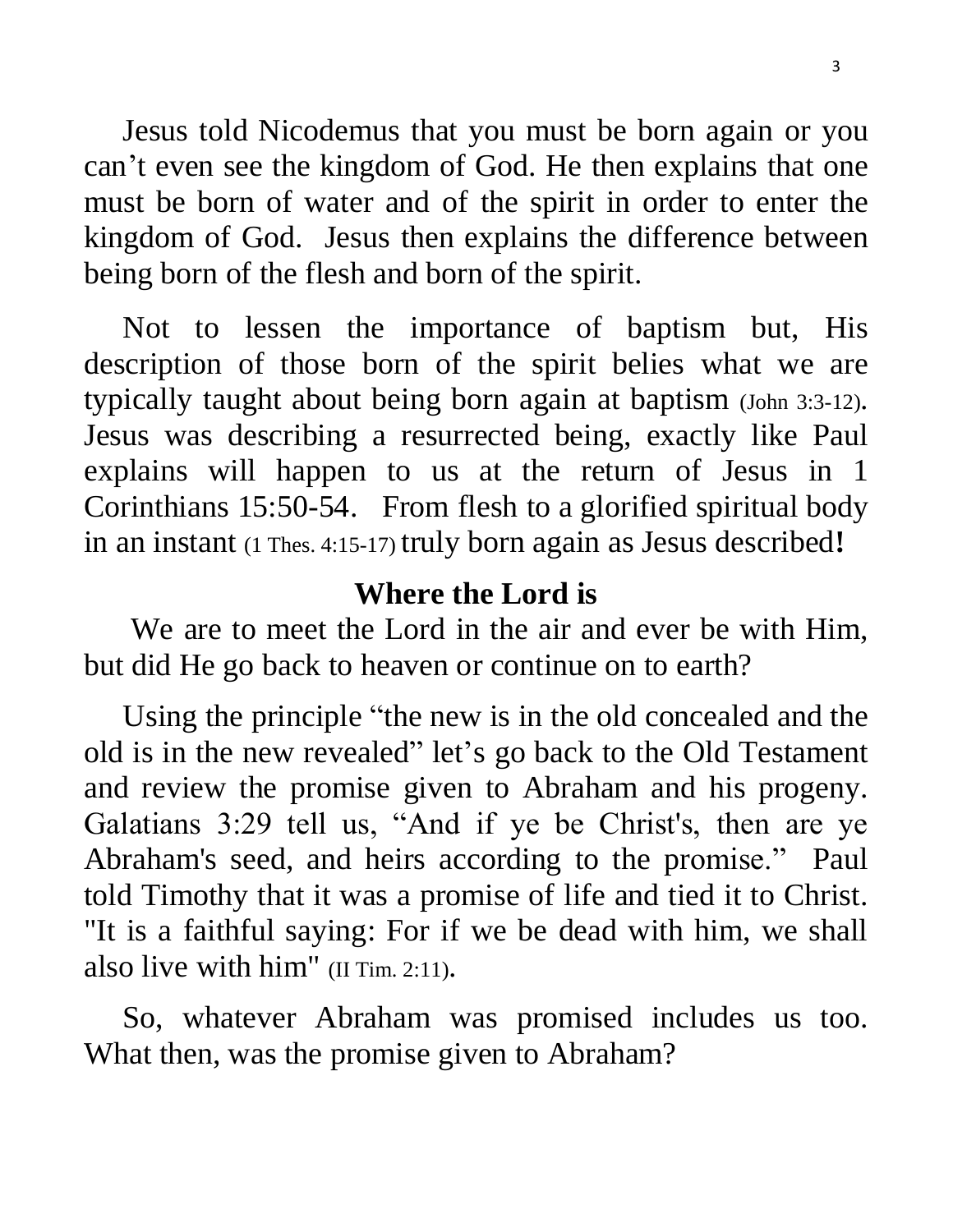Geneses 12 tells us how God told Abram to leave his father's land and go where He would show him. And when he got to the land of Canaan the Lord said, "Unto thy seed will I give this land." Later, God changed his name to Abraham and made this proclamation in Genesis 17:8 "I will give unto thee and to thy seed after thee, the land wherein thou art a stranger, all the land of Canaan, for an everlasting possession; and I will be their God."

 Later, as if it was a kind of preview of the Passover, God proved Abraham's obedience to Him by telling him to sacrifice his son, and as he proceeded to do so he was prevented at the last minute. Abraham's faith thus proven, God's promise was no longer conditional but absolute. It will be fulfilled!

### **The blessings of the promise**

 "By myself have I sworn, saith the LORD, for because thou hast done this thing, and hast not withheld thy son, thine only son. "That in blessing I will bless thee, and in multiplying I will multiply thy seed as the stars of the Heaven and as the sand which is upon the sea shore; and thy seed shall possess the gate of his enemies. "And in thy seed shall all the nations of the earth be blessed; because thou hast obeyed my voice." (Genesis 22:16-18). So, because of Abraham's obedience all of his progeny is eligible to receive the blessing, but what if you are not a direct descendent of Abraham?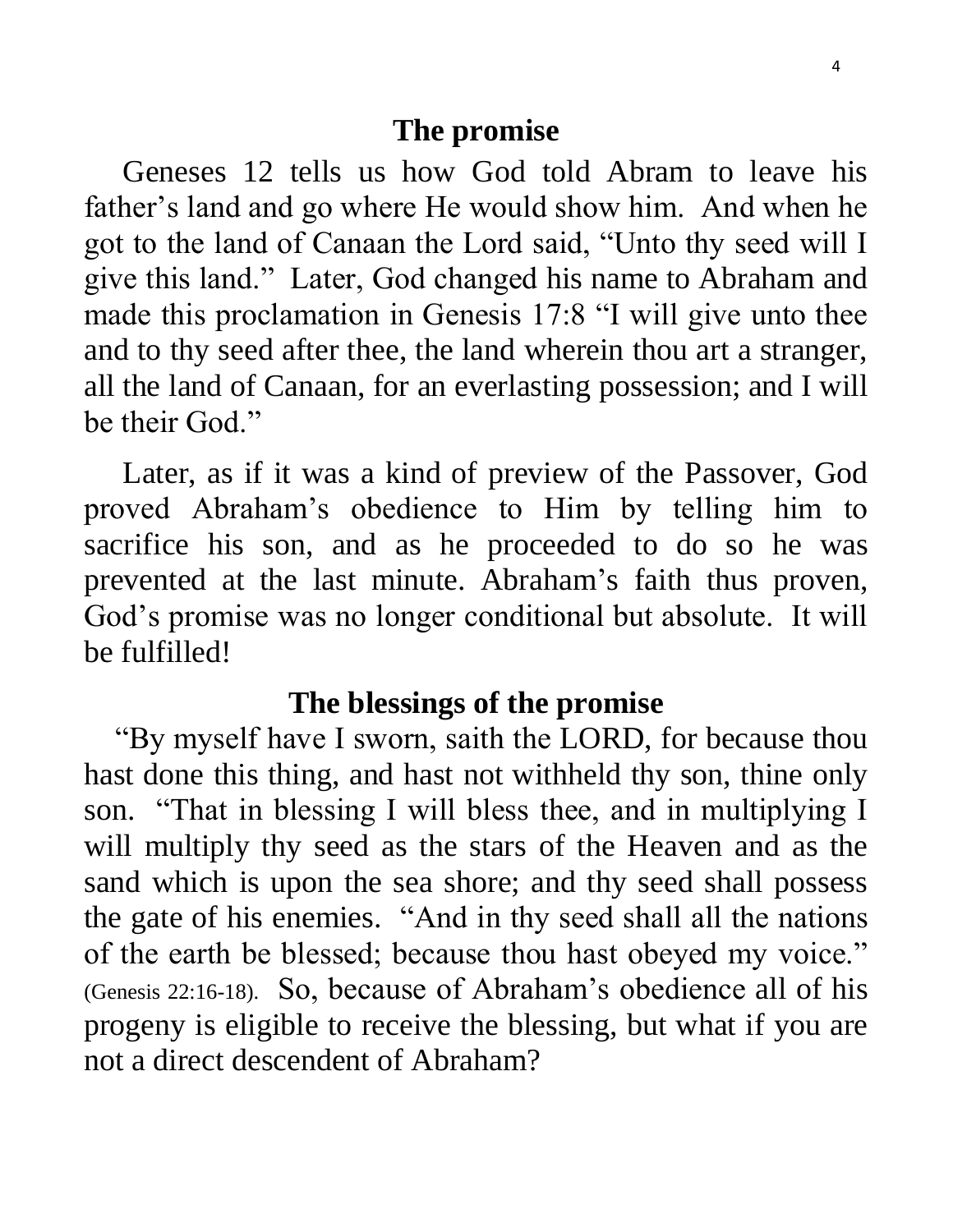Paul explains in Romans 4:13 that the promise to Abraham is given **not** by the law but by the righteousness of **faith** and that it now includes the **whole earth.**

 Verse 16 explains that we don't have to be a physical descendant of Abraham to be included as an heir of the promise, but that it **comes by faith.** Therefore, if you are a faithful Christian you are considered a seed of Abraham.

## **The promise yet to come**

Did Abraham ever receive the promise? Hebrews 11 sheds some light on that question. Starting in verse 8, "By faith Abraham, when he was called to go out into a place which he should after receive for an inheritance, obeyed; and he went out, not knowing whither he went. "By faith he sojourned in the land of promise, as in a strange country, dwelling in tabernacles with Isaac and Jacob, the heirs with him of the same promise." And in verse 13 "These all died in faith, not having received the promises, but having seen them afar off, and were persuaded of them, and embraced them, and confessed that they were strangers and pilgrims on the earth."

 Have any of the patriarchs mentioned in Hebrews 11 received the promise? "And these all, having obtained a good report through faith, received not the promise" (Heb. 11:39).

 Even Stephen when speaking of Abraham in Acts 7:5 said, "And he gave him none inheritance in it, no, not so much as to set his foot on: yet he promised that he would give it to him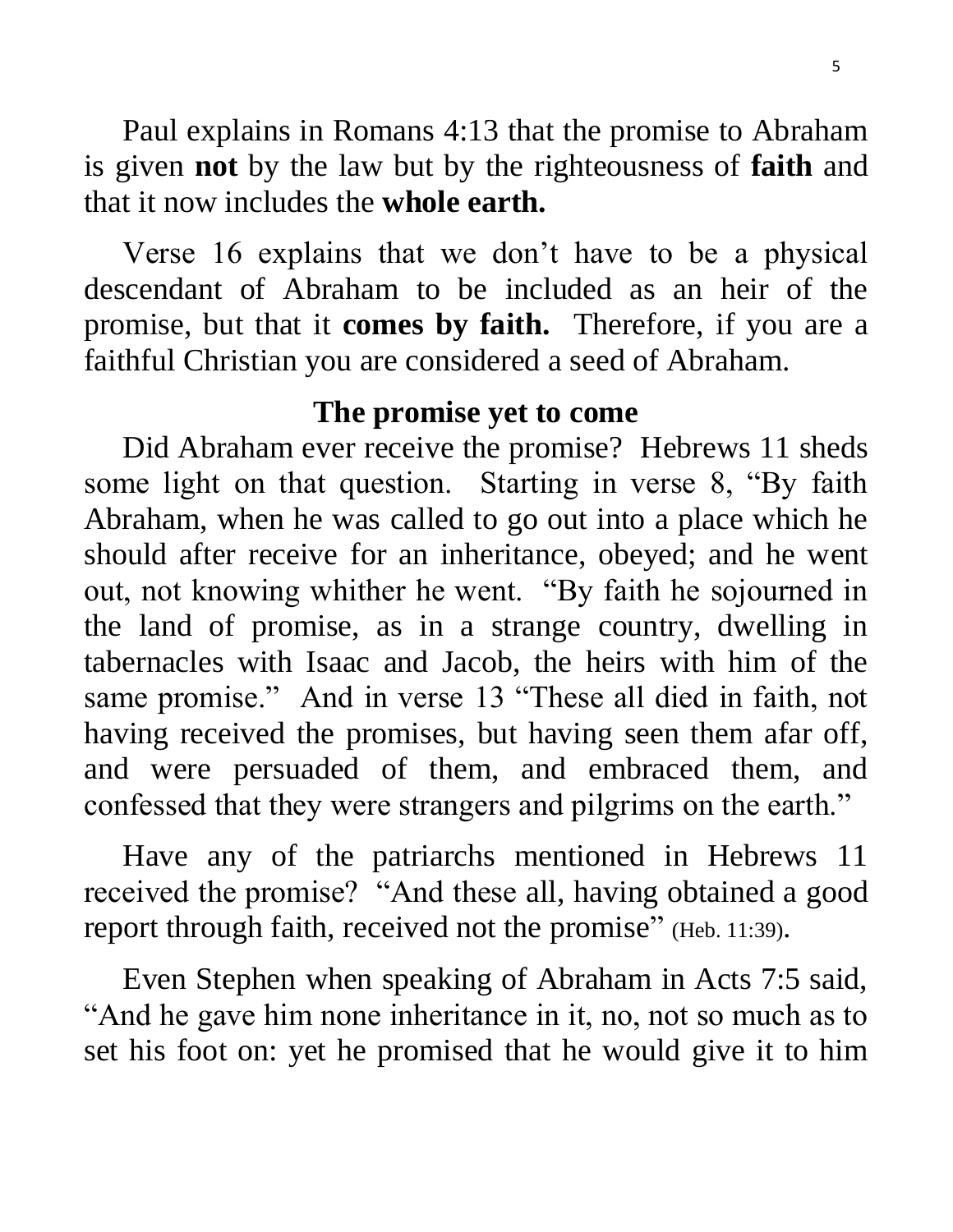for a possession, and to his seed after him, when as yet he had no child" (Acts 7:5).

 As we look around at the nations of the world and particularly the Middle East, we can quickly determine that Abraham's descendants have not inherited the promise as yet.

### **When the promise will come**

 Jesus gives us a glimpse into the Kingdom after the resurrection of the saints.

 "And I say unto you, that many shall come from the east and west, and shall sit down with Abraham, and Isaac, and Jacob, **in** the kingdom **of** heaven" (Matt. 8:11). So, they are **in** the Kingdom **of** Heaven, but is the Kingdom **in** Heaven?

 And in Luke 13:28-29, "There shall be weeping and gnashing of teeth, when ye shall see Abraham, and Isaac, and Jacob, and all the prophets, **in** the kingdom **of** God, and you yourselves thrust out. "And they shall come from the east, and from the west, and from the north, and from the south, and shall sit down **in** the kingdom **of** God."

 Again, they are **in** the Kingdom, but **where** is the Kingdom? One could assume that it is in Heaven but it doesn't say that.

 Jesus advises us in Matthew 6:33 that the very first thing we should do is to seek the Kingdom **of** Heaven and then all the things we need will be added. So, the Kingdom is to be greatly desired wherever it is. And in Matthew 7:21 He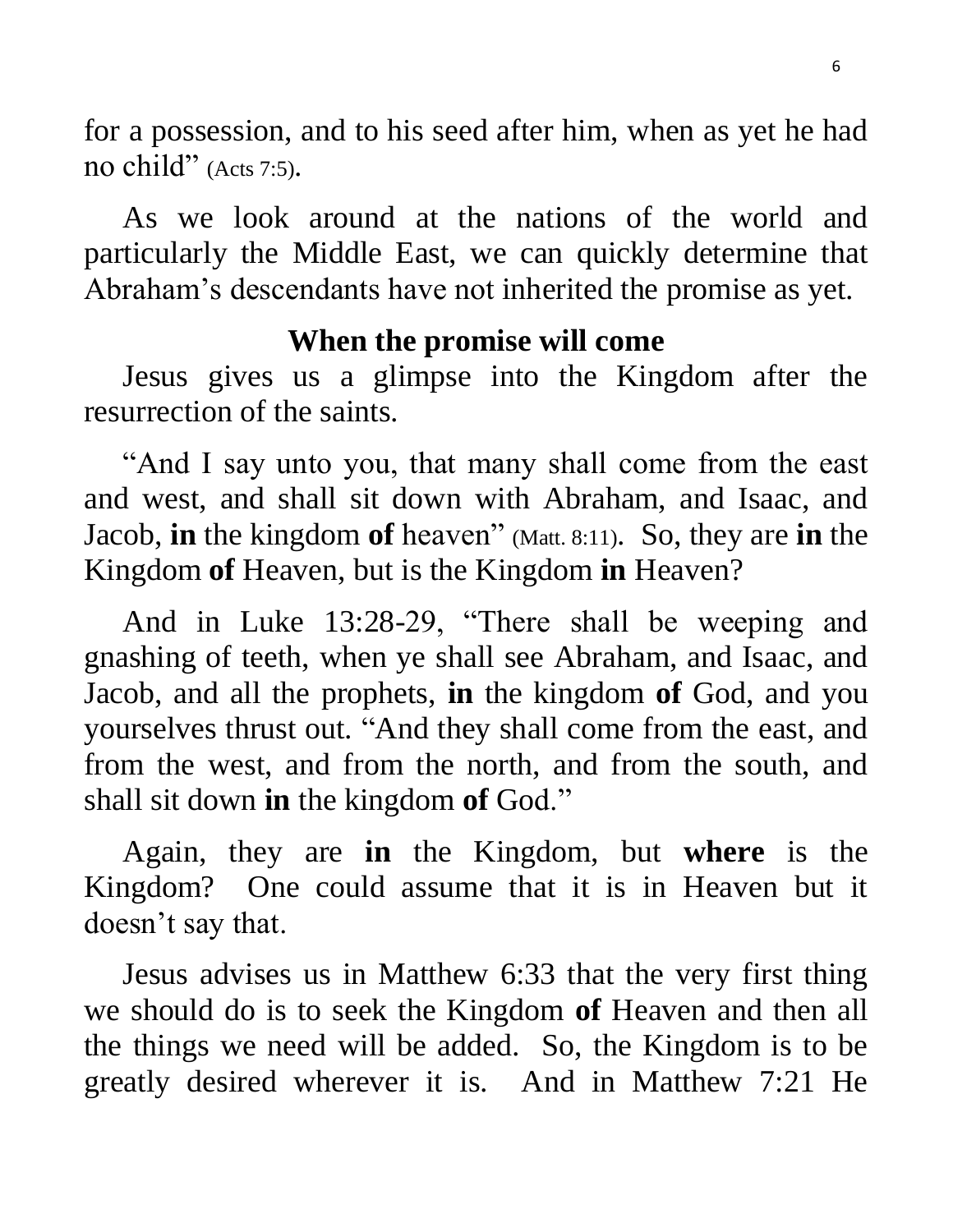cautioned that only those who do the will of His Father will enter the Kingdom. So, it behooves us to know and do the Father's will.

 Notice that Jesus has not said that the Kingdom was **in**  Heaven, but that it was **of** Heaven, indicating ownership but not location.

#### **A vision of the Kingdom**

 "I saw in the night visions, and, behold, one like the Son of man came with the clouds of heaven, and came to the Ancient of days, and they brought him near before him. "And there was given him dominion, and glory, and a kingdom, that all people, nations, and languages, should serve him: his dominion is an everlasting dominion, which shall not pass away, and his kingdom that which shall not be destroyed" (Daniel 7:13-14).

 "And Jesus said, '--- ye shall see the Son of man sitting on the right hand of power, and coming in the clouds of heaven'" (Mark 14:62). The promise will be fulfilled when Jesus returns, which is also the time of the resurrection of the saints.

#### **Heirs to the Kingdom?**

 "And the kingdom and dominion, and the greatness of the kingdom under the whole heaven, shall be given to the people of the **saints** of the most High, whose kingdom is an everlasting kingdom, and all dominions shall serve and obey him" (Daniel 7: 27).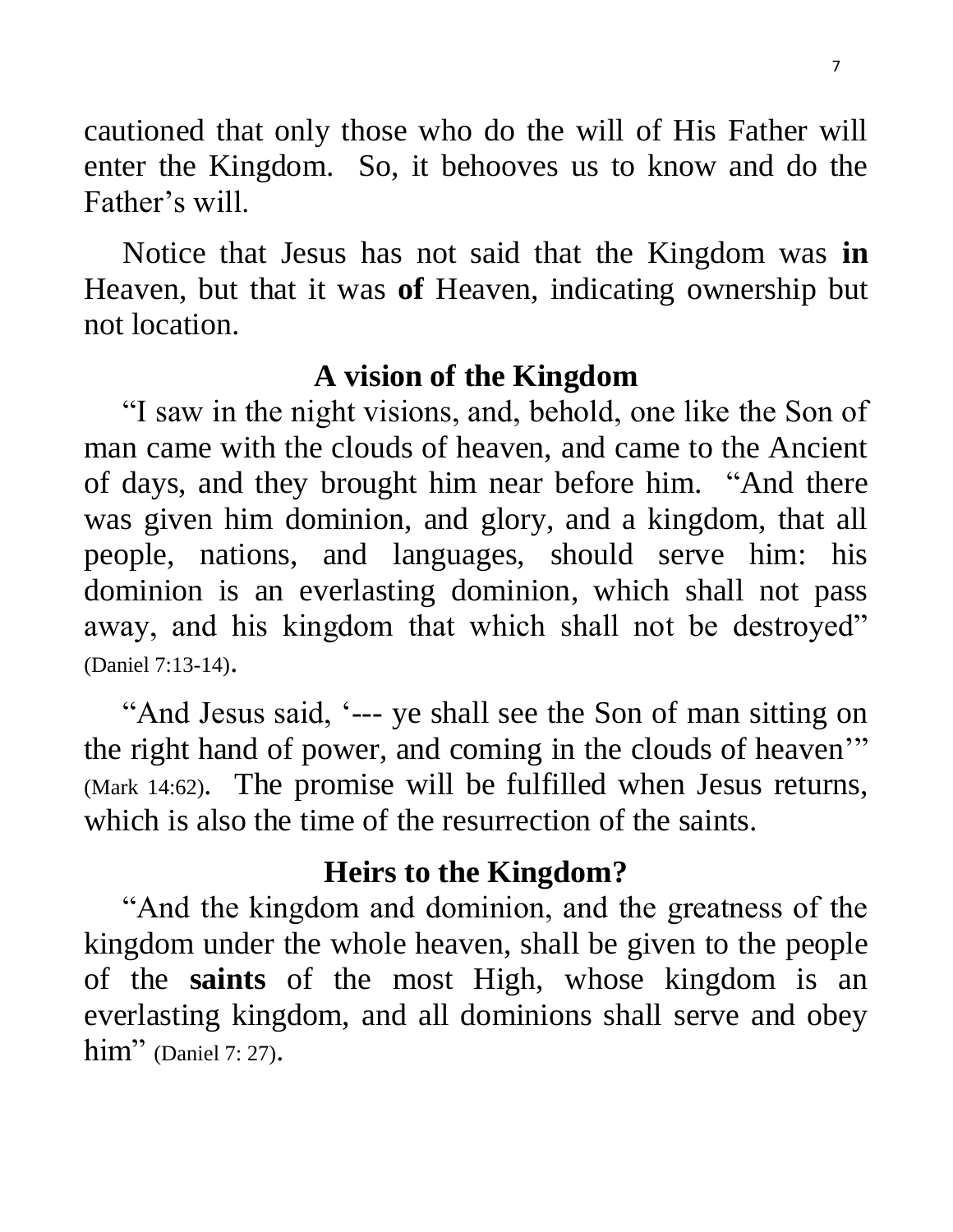What does Jesus say the poor in spirit will inherit? "Blessed are the **poor in spirit**: for theirs is the kingdom of heaven" (Matt. 5:3).

 What do the meek inherit? "Blessed are **the meek**: for they shall inherit the **earth**" (Matt. 5:5).

 What do the blessed of the Lord inherit? "For such as be **blessed** of him shall inherit the **earth**; and they that be cursed of him shall be cut off" (Ps. 37:22).

 What do those that wait upon the Lord inherit? "For evildoers shall be cut off, but those that **wait** upon the LORD, they shall inherit the **earth**." "For yet a little while, and the wicked shall not be: yea, thou shall diligently consider his place, and it shall not be" (Ps. 37:9-11).

 And, for those who keep His way we read: "Wait on the LORD, and **keep his way**, and he shall exalt thee to inherit the **land**: when the wicked are cut off, thou shall see it" (Ps. 37:34). Obviously, this is after the earth has been cleansed.

 From what the scriptures have shown us so far, the righteous, the meek, the poor in spirit, the blessed and those that wait upon the Lord *inherit the earth* and *the Kingdom.*  Jesus tells us where and when the heirs are given their inheritance in Matthew 25:34.

 "Then shall the King say unto them on his right hand, Come, ye blessed of my Father, inherit the kingdom prepared for you from the foundation of the world, " verse 31 us when.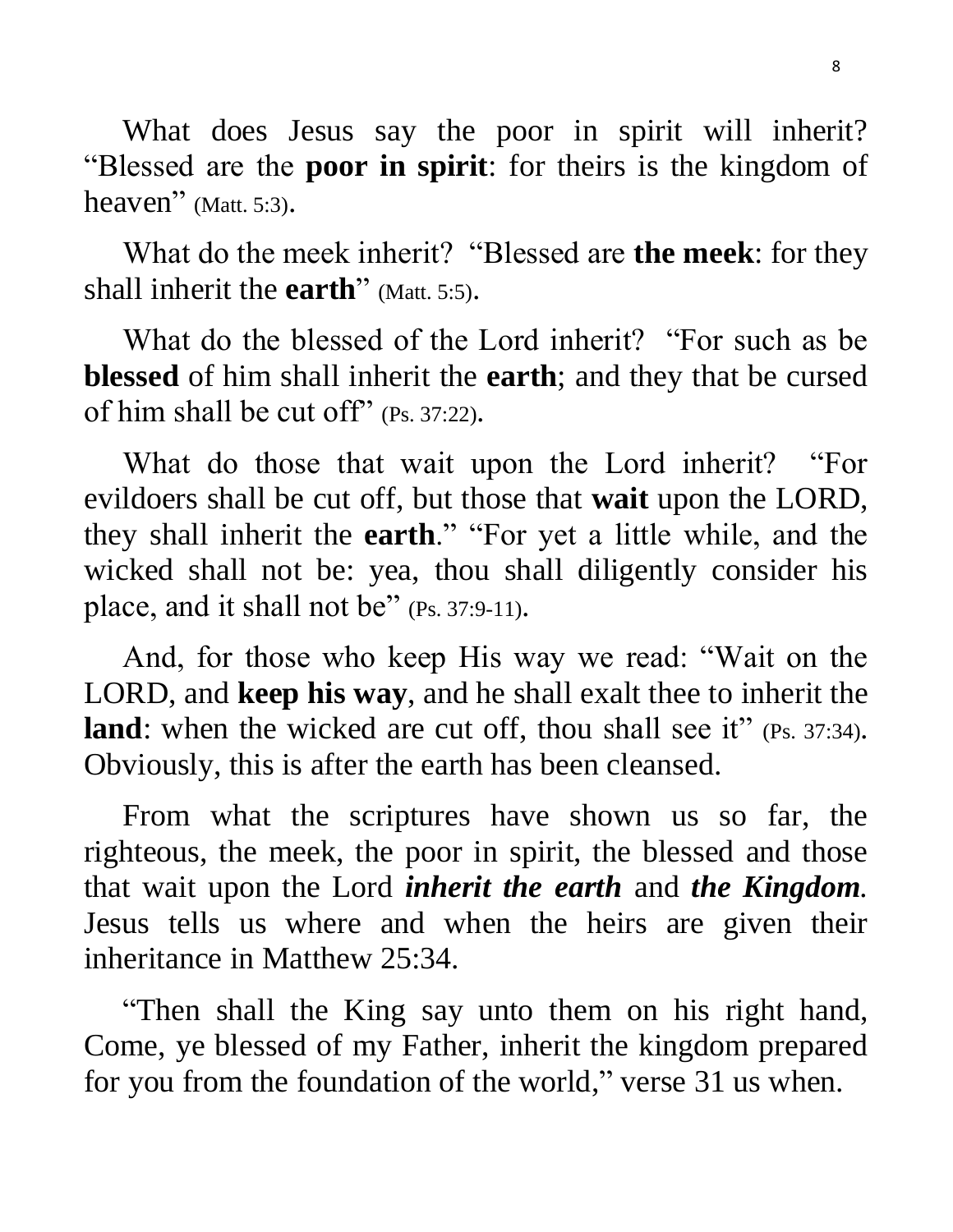## **Some will reign, where will that be?**

 Revelation 5:10 tells us that He (the Lamb) "hast made us unto our God kings and priests: and we shall reign on the **earth**." John makes it very clear; we will be given ruler-ship on earth, not in heaven.

### **The New Jerusalem**

 "Him that overcometh will I make a pillar in the temple of my God, and he shall go no more out: and I will write upon him the name of my God, and the name of the city of my God, which is new Jerusalem, which cometh down out of heaven from my God: and I will write upon him my new name" (Rev.  $3:12$ ).

## **Heaven and earth made new**

1 "And I saw a new heaven and a new earth: for the first heaven and the first earth were passed away; and there was no more sea.

2 "And I John saw the holy city, new Jerusalem, *coming down*  from God out of heaven, prepared as a bride adorned for her husband.

3 "And I heard a great voice out of heaven saying, Behold, the tabernacle of God is with men, and he will dwell with them, and they shall be his people, and God himself shall be with them, and be their God" (Rev. 21:1-3).

# **When rewards are given**

 Let's read Revelation 22:12, "Behold, I come quickly; and my reward is with me, to give every man according as his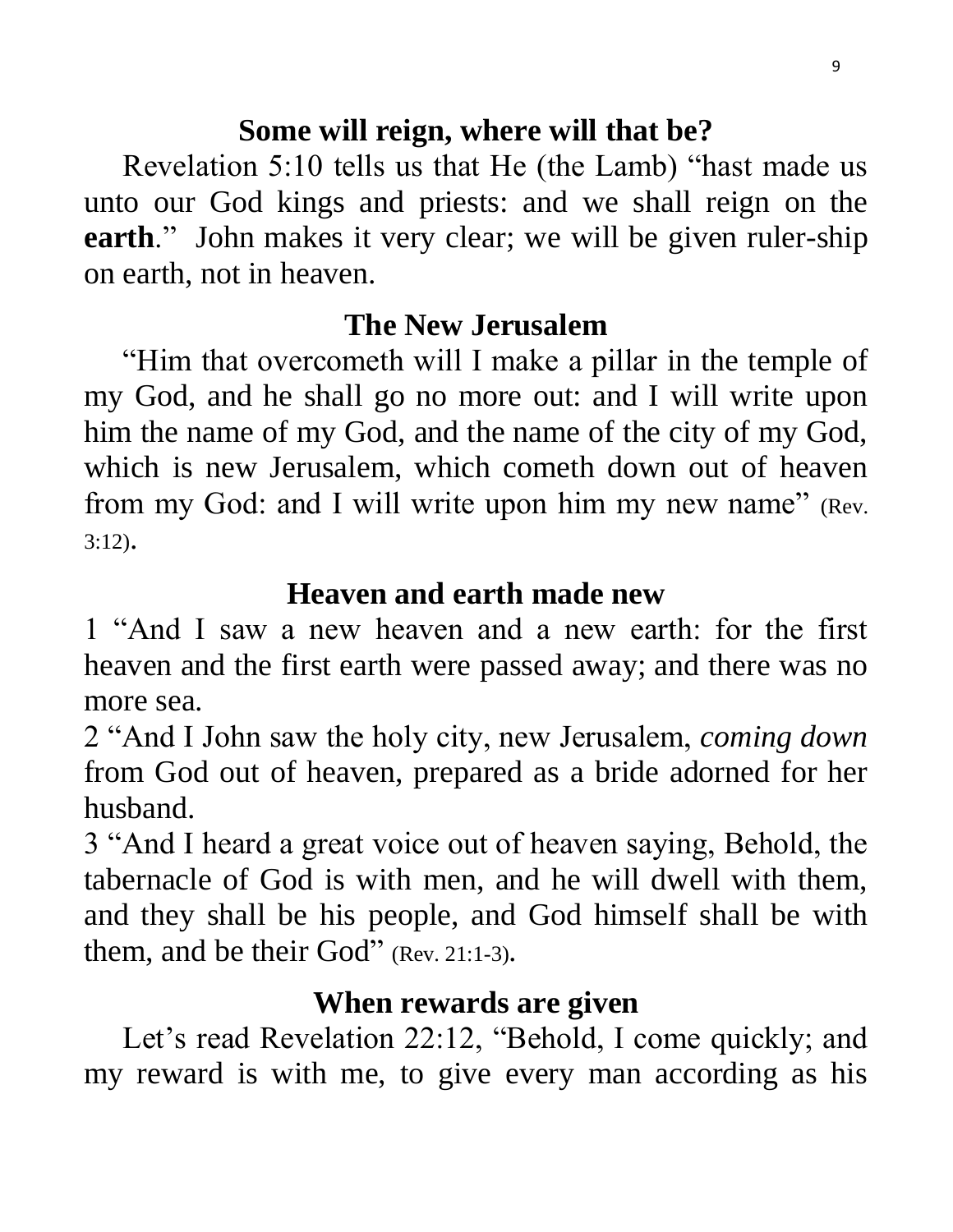work shall be." Notice, He brings His rewards *with* Him, we don't go there to get them.

#### **The inheritors**

Let's read it again, "Then shall the King say unto them on his right hand, Come, ye blessed of my Father, inherit the kingdom prepared for you from the foundation of the world" (Matthew 25:34). It's too good to read just once.

#### **The mansions**

 "In my Father's house are many mansions: if it were not so, I would have told you. I go to prepare a place for you. Where does He go? Obviously to Heaven, but He does not stay there. "And if I go and prepare a place for you, I will come again, and receive you unto myself; that where I am, there ye may be also" (John14:2-3). Notice, He did not say He would take them back to Heaven. He comes to earth and He stays on earth.

### **Where our rewards are stored**

 "Blessed be the God and Father of our Lord Jesus Christ, which according to his abundant mercy hath begotten us again unto a lively hope by the resurrection of Jesus Christ from the dead, "To an inheritance incorruptible, and undefiled, and that fadeth not away, *reserved* in heaven for you" (I Peter 1:3-4).

 "Rejoice, and be exceeding glad: for great is your reward in heaven" (Matthew 5:12).

 "Rejoice ye in that day, and leap for joy: for, behold, your reward is great in heaven" (Luke 6:23).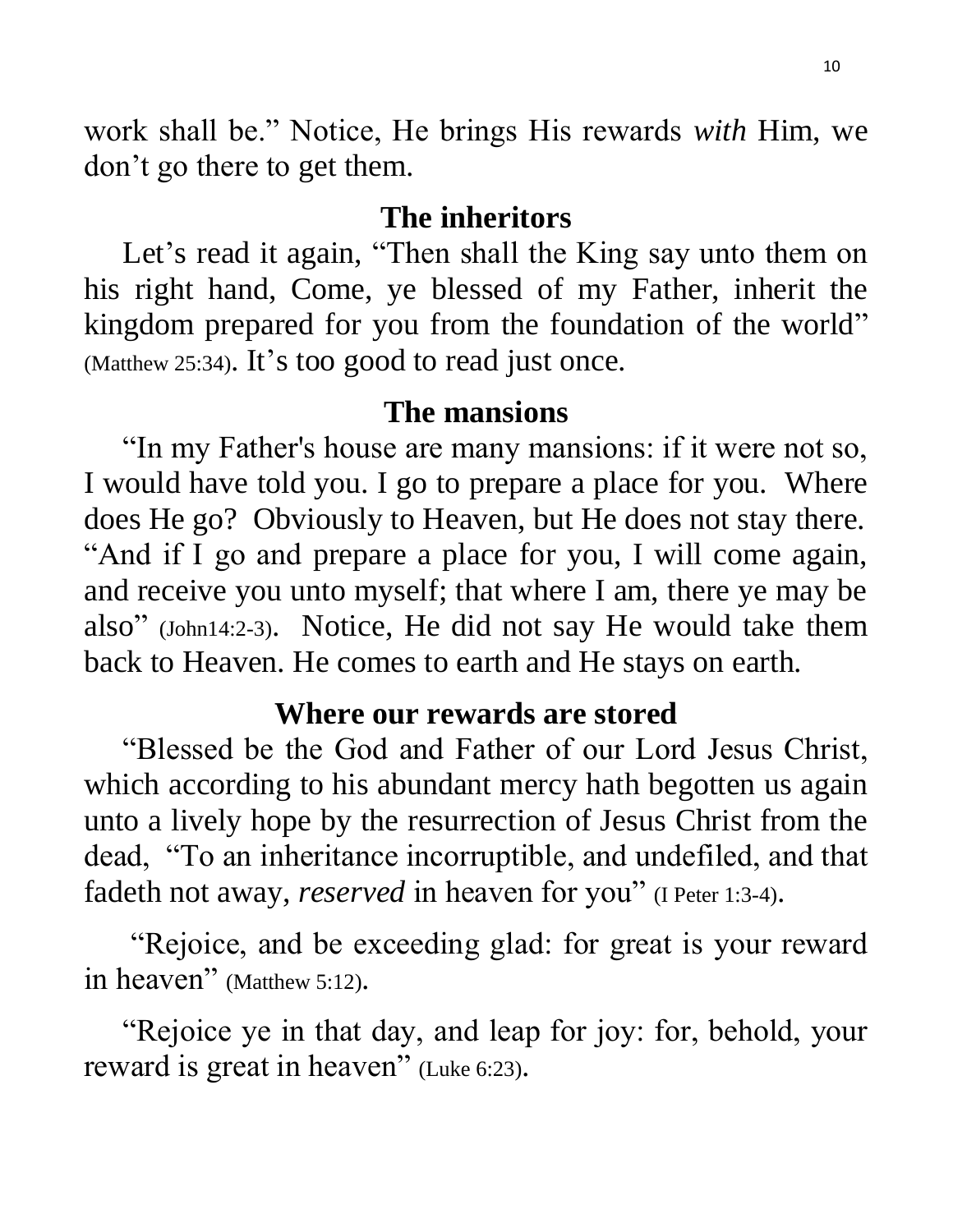"Nevertheless, we, according to his promise, look for new heavens and a new earth, wherein dwells righteousness" (II Peter 3:13).

 Let's read again of the fulfillment of Peter's words as John tells us in Revelation 21:1-7.

1 "And I saw a new heaven and a new earth: for the first heaven and the first earth were passed away; and there was no more sea.

2 "And I John saw the holy city, New Jerusalem, coming down from God out of heaven, prepared as a bride adorned for her husband.

3 "And I heard a great voice out of heaven saying, Behold, the tabernacle of God is with men, and he will dwell with them, and they shall be his people, and God himself shall be with them, and be their God."

4 "And God shall wipe away all tears from their eyes; and there shall be no more death, neither sorrow, nor crying, neither shall there be any more pain: for the former things are passed away.

5 "And he that sat upon the throne said, Behold, I make all things new. And he said unto me, Write: for these words are true and faithful.

6 "And he said unto me, It is done. I am Alpha and Omega, the beginning and the end. I will give unto him that is athirst of the fountain of the water of life freely.